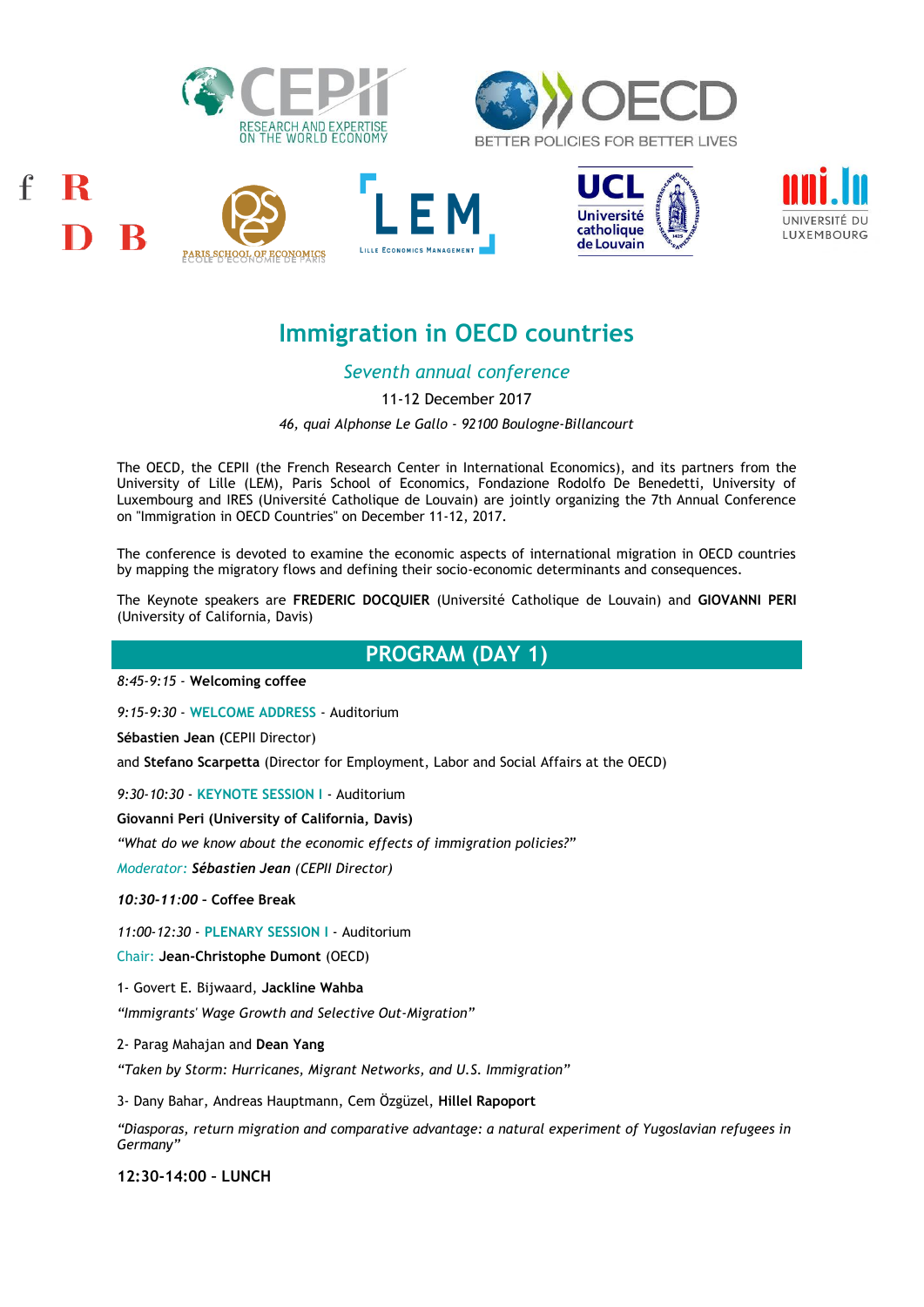| 14:00 - 15:30 - Parallel Sessions 1                                     |                                                                                              |  |
|-------------------------------------------------------------------------|----------------------------------------------------------------------------------------------|--|
| 1A - Refugees and asylum seekers                                        | 1B - Immigration and the labor market I                                                      |  |
| Room BB10                                                               | Room BB12                                                                                    |  |
| Chair: Xavier Chojnicki                                                 | Chair: Jean-Christophe Dumont (OECD)                                                         |  |
| 1- Lucas Guichard                                                       | 1 - Christoph Albert                                                                         |  |
| "Self-Selection of Asylum Seekers: Evidence from<br>Germany"            | "The Labor Market Impact of Undocumented<br>Immigrants: Job Creation vs. Job Competition"    |  |
| Discussant: Sarah Langlotz                                              | Discussant: Anthony Edo                                                                      |  |
| 2- Hippolyte d'Albis, Ekrame Boubtane, Dramane<br>Coulibaly             | 2- Michael Amior                                                                             |  |
| "Immigration, asylum and fiscal balance: Evidence<br>from EU countries" | "The Contribution of Foreign Migration to Local<br>Labor Market Adjustment"                  |  |
| Discussant: Lucas Guichard                                              | Discussant: Christoph Albert                                                                 |  |
| 3- Axel Dreher, Andreas Fuchs, Sarah Langlotz                           | 3- Anthony Edo                                                                               |  |
| "Does Aid Help Refugees Stay? Does Aid Keep<br>Refugees Away?"          | "The Impact of Immigration on Wage Dynamics:<br>Evidence from the Algerian Independence War" |  |
| Discussant: Hippolyte d'Albis                                           | Discussant: Michael Amior                                                                    |  |

### **15:30-16:00 – Coffee Break**

| 16:00 - 17:30 - Parallel Sessions 2                                                                    |                                                                                                                                                                                                                    |  |
|--------------------------------------------------------------------------------------------------------|--------------------------------------------------------------------------------------------------------------------------------------------------------------------------------------------------------------------|--|
| 2A - Highly skilled migration                                                                          | 2B - Immigration and the labor market II                                                                                                                                                                           |  |
| Room BB10                                                                                              | Room BB12                                                                                                                                                                                                          |  |
| Chair: Hubert Jayet                                                                                    | Chair: Anthony Edo                                                                                                                                                                                                 |  |
| 1- Andrew Mountford, Jonathan Wadsworth<br>" 'Good Jobs', Training and Skilled Immigration"            | 1- Sara Signorelli<br>"Labor Market Consequences of Selective<br>Immigration Policy Analysis of a French Decree<br>Facilitating the Hiring of Non-European Workers in<br>Occupations Experiencing Labor Shortages" |  |
| Discussant: Matthieu Solignac                                                                          | Discussant: Chad Sparber                                                                                                                                                                                           |  |
| 2- Edoardo Ferrucci                                                                                    | 2- Pierre Brochu, Till Grossy, Christopher Worswick                                                                                                                                                                |  |
| "Migration and local innovation: post-USSR inventors<br>in Europe and Israel"                          | "Temporary Foreign Workers and Firms: Theory and<br>Canadian Evidence"                                                                                                                                             |  |
| Discussant: Andrew Mountford                                                                           | Discussant: Sara Signorelli                                                                                                                                                                                        |  |
| 3- Laurent Gobillon, Matthieu Solignac                                                                 | 3- Chad Sparber                                                                                                                                                                                                    |  |
| "Homeownership of immigrants in France: selection<br>effects related to international migration flows" | "The Value of H-1B Status in Times of Scarcity"                                                                                                                                                                    |  |
| Discussant: Edoardo Ferrucci                                                                           | Discussant: Christopher Worswick                                                                                                                                                                                   |  |

### **19:30 – Social diner : Restaurant Le Square, 31 rue Saint-Dominique, 75007 Paris**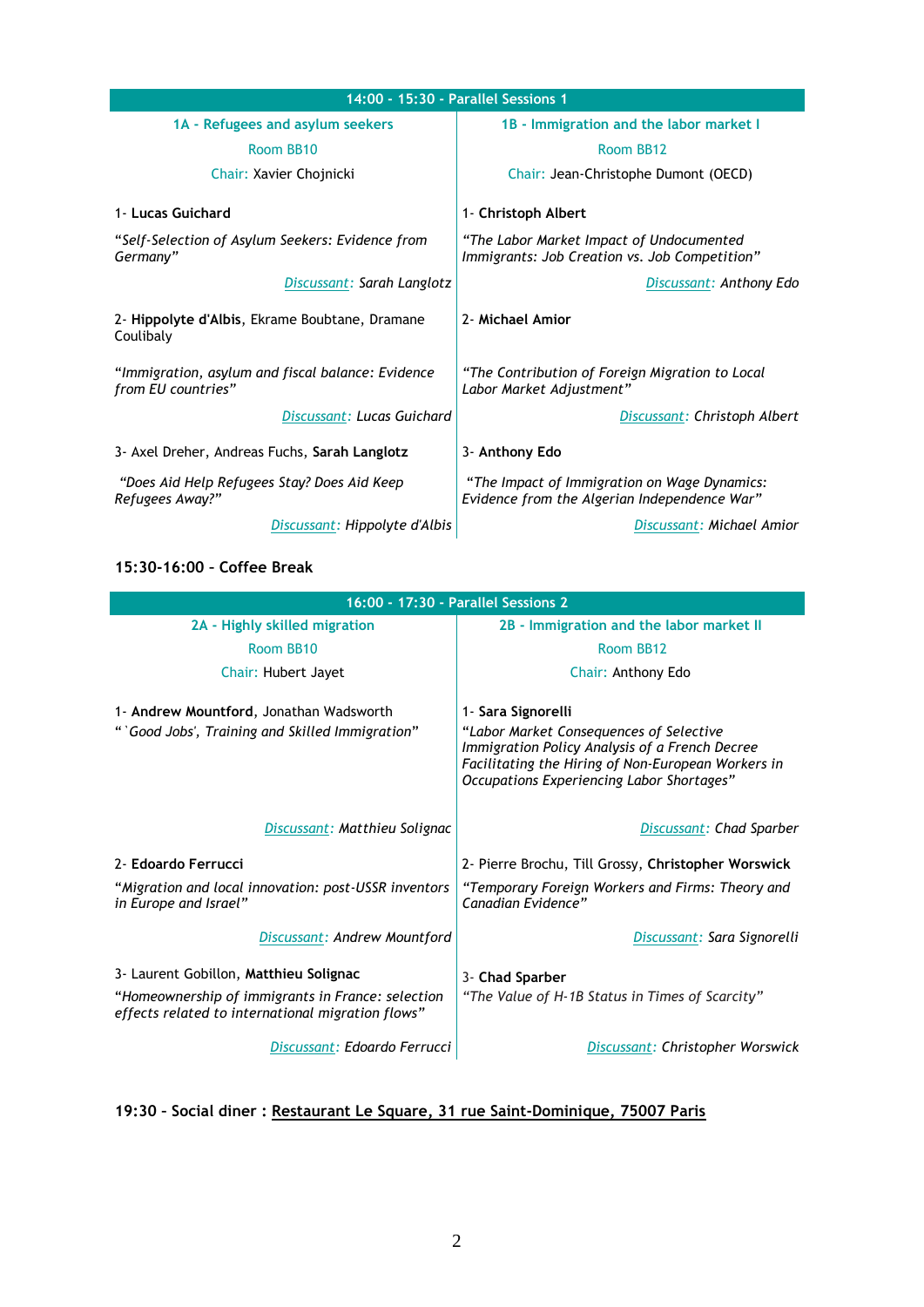# **PROGRAM (DAY 2)**

*9:30-10:30* **- KEYNOTE SESSION II** - Auditorium

**Frédéric Docquier (Université Catholique de Louvain)**

*"The changing structure of immigration to the OECD: what welfare effects on member countries?"*

*Moderator: Jean-Christophe Dumont*

#### *10:30-11:00 –* **Coffee Break**

*11:00-12:30* **- PLENARY SESSION II** - Auditorium

### Chair: **Lionel Ragot**

1- Zovanga L. Kone, Aaditya Mattoo, **Caglar Ozden**

*"Labor market effects of demographic shifts and labor mobility in OECD countries"*

#### 2- **Anna-Maria Mayda**

*"Labor market integration of refugees to the United States. Do entrepreneurs in the network help?"*

3- **Tommaso Frattini**, Elena Meschi

*"Immigrants' peer effects in vocational schools?"*

#### **13:00-14:30 – LUNCH**

| 14:00 - 15:30 - Parallel Sessions 3                                                      |                                                                                     |
|------------------------------------------------------------------------------------------|-------------------------------------------------------------------------------------|
| 3A - Radicalization of public opinions and migrants                                      | 3B - Economic Impact of migration                                                   |
| Room BB10                                                                                | Room BB12                                                                           |
| Chair: Frédéric Docquier                                                                 | Chair: Thomas Liebig                                                                |
| 1- Libertad Gonzalez                                                                     | 1 <b>Anda David, Rafael De Arce, Ramón Mahia</b>                                    |
| "The determinants of domestic violence: What can<br>we learn from immigrants in Europe?" | "Who's in, who's out? Return Migration in Times of<br>Crisis"                       |
| Discussant: Paul Vertier                                                                 | Discussant: Paul Schaudt                                                            |
| 2- Anthony Edo, Yvonne Giesing, Jonathan Öztunc,<br>Panu Poutvaara                       | 2- Raquel Sebastián, Magdalena Ulceluse                                             |
| "Immigration and Electoral Support for the Far Left"<br>and the Far Right"               | "The effect of immigration on natives' task<br>specialization. The case of Germany" |
| Discussant: Libertad Gonzalez                                                            | Discussant: Anda David                                                              |
| 3 - Paul Vertier, Max Viskanic                                                           | 3- Axel Dreher, Martin Gassebner, Paul Schaudt                                      |
| "Dismantling the "Jungle": Refugee Relocation and<br>Extreme Voting in France"           | "The Effect of Migration on Terror - Made at Home<br>or Imported from Abroad?"      |
| Discussant: Panu Poutvaara                                                               | Discussant: Magdalena Ulceluse                                                      |

**15:30-16:00 – Coffee Break**